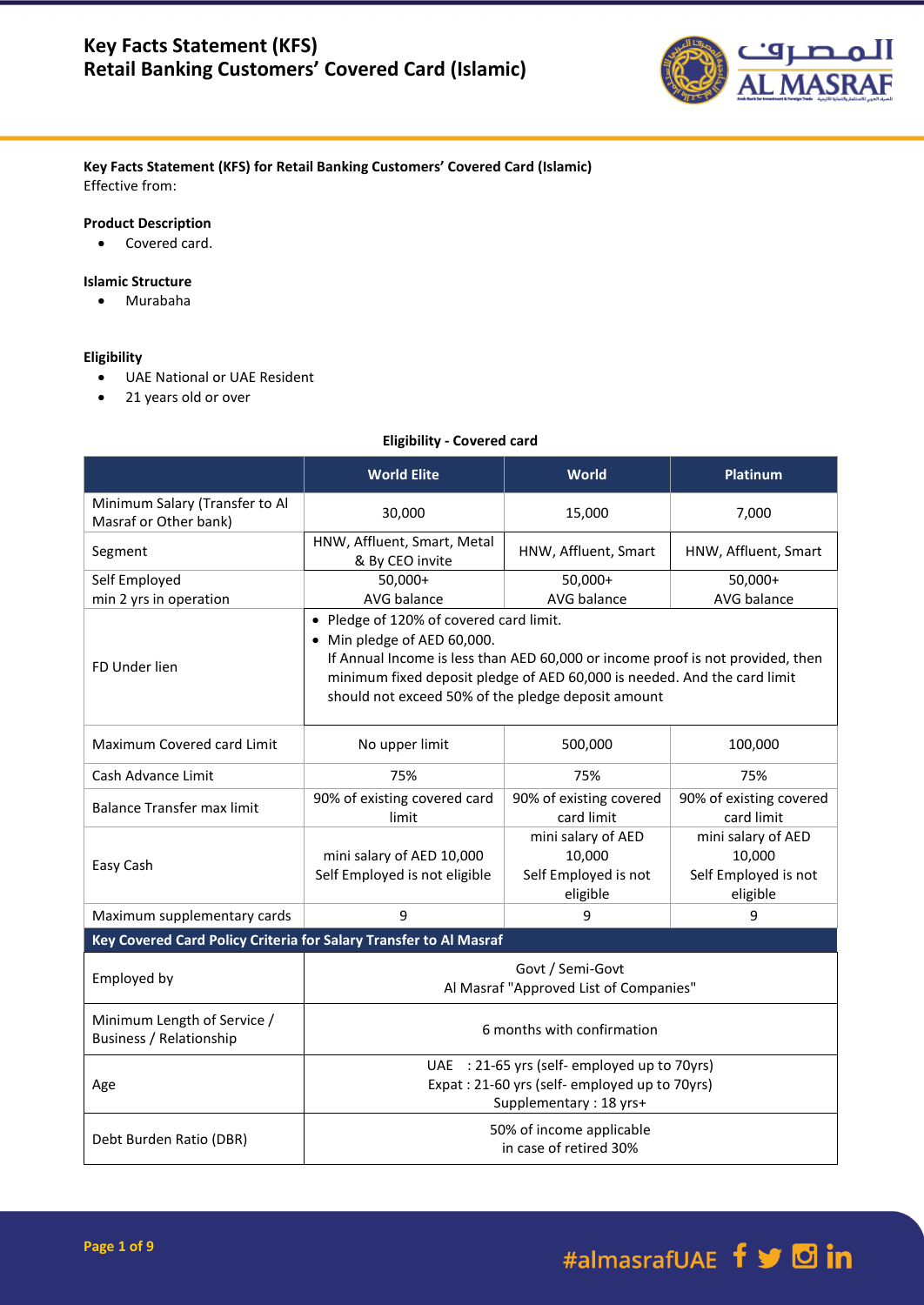## **Key Facts Statement (KFS) Retail Banking Customers' Covered Card (Islamic)**



| Restrictions                                                                    | Certain restrictions may apply as per internal bank policies                                                                                                                                                                                                                                                                                                                                                                                                                                                                     |  |  |
|---------------------------------------------------------------------------------|----------------------------------------------------------------------------------------------------------------------------------------------------------------------------------------------------------------------------------------------------------------------------------------------------------------------------------------------------------------------------------------------------------------------------------------------------------------------------------------------------------------------------------|--|--|
| <b>Covered Card Limit</b>                                                       | Up to 5x multiple for UAE Nationals & 4x for Expat                                                                                                                                                                                                                                                                                                                                                                                                                                                                               |  |  |
| Conditions                                                                      | Regular / consistent min 3 salary credit<br>1.<br>2.Assigned to Al Masraf a/c / Non-salary transfer<br>3. Salary received through transfer only. Salary receipts through cash &<br>cheque are excluded                                                                                                                                                                                                                                                                                                                           |  |  |
| Reasons for rejections                                                          | Rejected if:<br>1.AECB reject or low score<br>2. Cheque bounce in last 3 months<br>2. Currently 30 days past due & 60 days past due on any retail facility in last 6<br>months<br>4. Failure in Other checks conducted (Black-listed in CBA, CB check, world check<br>listing)                                                                                                                                                                                                                                                   |  |  |
| Contact mobile number, email<br>ID & home country address and<br>contact number | Mandatory to be provided                                                                                                                                                                                                                                                                                                                                                                                                                                                                                                         |  |  |
| Documents required                                                              | 1. Covered card application form<br>2. Copy of EID<br>3. Copy of Passport with valid Visa page<br>4. Security cheque<br>5.Salary Certificate (required for non-ST customers)<br>6. Payslip required in case salary variance of more than 20% and Salary Certificate<br>not provided<br>7. In case salary transfer to another bank, 2 months bank statement showing the<br>salary credit to be provided<br>8. For self employed additional documents, like proof of ownership, Trade<br>license, POA if applicable to be provided |  |  |
| <b>Contact Point Verification</b>                                               | Post approval by bank, a contact point verification will be done by the bank. Only<br>successful CPV will be issued the card                                                                                                                                                                                                                                                                                                                                                                                                     |  |  |
| *All recommendation to be evecuted within Central Rank                          |                                                                                                                                                                                                                                                                                                                                                                                                                                                                                                                                  |  |  |

\*All recommendation to be executed within Central Bank guidelines

## **Features**

- Free for first year. Annual fees apply from second year onwards.
- Customer can choose Bonus Al Masraf points. In such cases, a fee will be charged in first year.
- Payment due date 25 days from the statement date
- Transactional SMS alerts are sent to the registered mobile
- Monthly e-statement is sent on email address registered with the Bank. Cardholder can also use Mobile and Online Banking for viewing the transactions
- All the features & benefits are valid only on using the Al Masraf card for the transaction

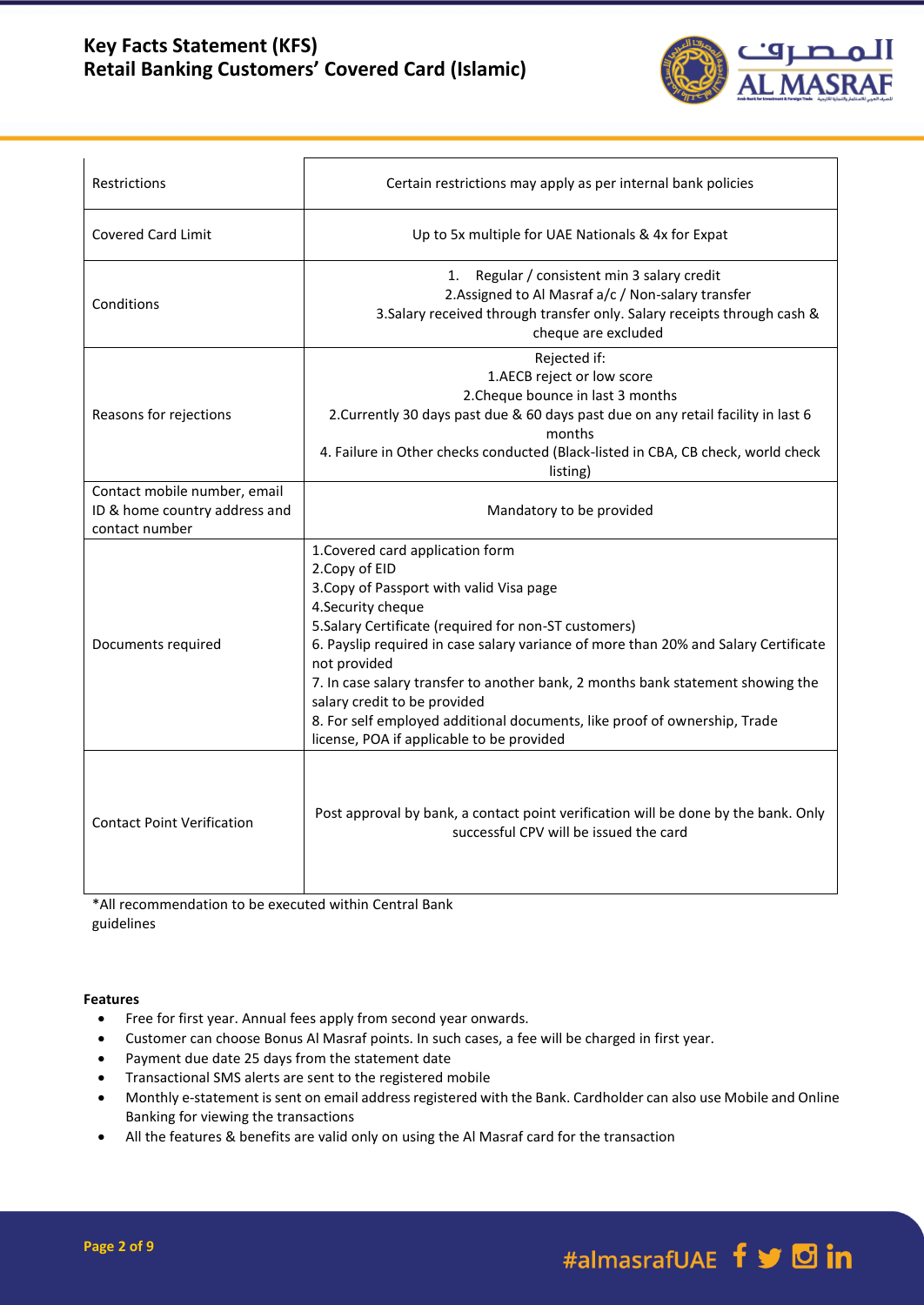

#### **Benefits**

**Features & Benefits**

| <b>Features &amp;</b><br><b>Benefits</b>                               | <b>World Elite</b>                                                                                                                                                                            | World                                                                                                                    | <b>Platinum</b>                                                                                                       |
|------------------------------------------------------------------------|-----------------------------------------------------------------------------------------------------------------------------------------------------------------------------------------------|--------------------------------------------------------------------------------------------------------------------------|-----------------------------------------------------------------------------------------------------------------------|
| Al Masraf<br><b>Reward Points</b>                                      | 2.5 pts per 1 usd -<br>International spends<br>2 pts per 1 usd - Local spends<br>0.5 pts per 1 usd - Select<br>MCCs*                                                                          | 1.75 pts per 1usd -<br>International spends<br>1.25 pts per 1usd - Local<br>spends<br>0.5 pts per 1usd - Select<br>MCCs* | 1 pts per 1usd - International<br>spends<br>0.75 pts per 1usd - Local<br>spends<br>0.5 pts per 1usd - Select<br>MCCs* |
| Metal card<br>option as per<br>eligibility                             | Yes (for HNW segment only)                                                                                                                                                                    | No                                                                                                                       | No                                                                                                                    |
| Concierge                                                              | Yes<br>24/7 Global lifestyle managers<br>service                                                                                                                                              | No                                                                                                                       | No                                                                                                                    |
| Soneva offer                                                           | Yes<br>At Soneva Jani & Soneva Kiri.<br>Get 20% discount with no<br>minimum length of stay and a<br>complimentary resort credit<br>of USD 300 per night per villa.<br>Blackout periods apply. | No                                                                                                                       | No                                                                                                                    |
| Contactless                                                            | Yes<br>Maximum 3 trnx per day of<br>AED 500 each                                                                                                                                              | Yes<br>Maximum 3 trnx per day of<br>AED 500 each                                                                         | Yes<br>Maximum 3 trnx per day of<br>AED 500 each                                                                      |
| Samsung Pay                                                            | Yes                                                                                                                                                                                           | Yes                                                                                                                      | Yes                                                                                                                   |
| Airport Lounge<br>Access                                               | Yes<br>lounge key. Unlimited. Self+1                                                                                                                                                          | Yes<br>lounge key. Unlimited. Self                                                                                       | Yes<br>Select 25 regional &<br>international lounges.<br>Unlimited. Self                                              |
| <b>Priceless Specials</b><br>2 for 1 offers                            | Yes<br>Offers throughout Middle East<br>across fine dining & activities                                                                                                                       | Yes<br>Offers throughout Middle East<br>across fine dining & activities                                                  | Yes<br>Offers throughout Middle East<br>across fine dining & activities                                               |
| Udemy.com                                                              | Yes<br>Get upto 30% off on top<br>trending courses and 50% off<br>on course of the month                                                                                                      | Yes<br>Get upto 30% off on top<br>trending courses and 50% off<br>on course of the month                                 | Yes<br>Get upto 30% off on top<br>trending courses and 50% off<br>on course of the month                              |
| Booking.com                                                            | Yes<br>10% cash back. Register on<br>www.booking.com/mastercar<br>dmea                                                                                                                        | Yes<br>10% cash back. Register on<br>www.booking.com/mastercar<br>dmea                                                   | Yes<br>10% cash back. Register on<br>www.booking.com/mastercar<br>dmea                                                |
| Global Hotel<br>Alliance<br>Premium<br>membership<br>(Discovery Black) | Yes<br>Guaranteed availability,<br>double room upgrades, early<br>checkin & late checkout                                                                                                     | No                                                                                                                       | No                                                                                                                    |

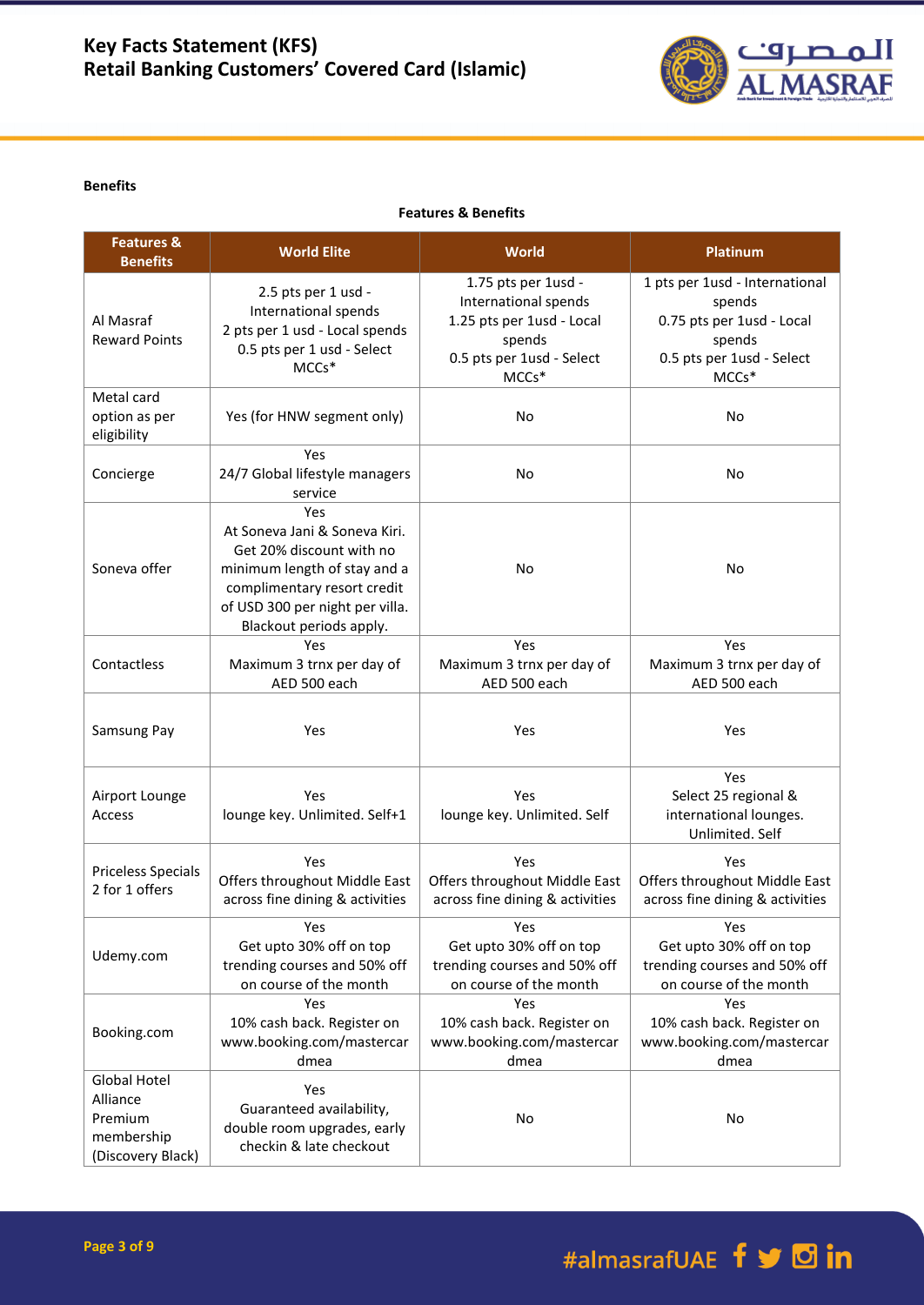# **Key Facts Statement (KFS) Retail Banking Customers' Covered Card (Islamic)**



| Rentalcars.com                                            | Yes                                                                                                                                                                        | Yes                                                                                                                                                                        | Yes                                                                                                                                                       |
|-----------------------------------------------------------|----------------------------------------------------------------------------------------------------------------------------------------------------------------------------|----------------------------------------------------------------------------------------------------------------------------------------------------------------------------|-----------------------------------------------------------------------------------------------------------------------------------------------------------|
|                                                           | Upto 10% discounts.                                                                                                                                                        | Upto 10% discounts.                                                                                                                                                        | Upto 10% discounts.                                                                                                                                       |
| Hertz                                                     | Yes<br><b>Gold Plus Rewards Presidents</b><br>Circle. Guaranteed one class<br>upgrade, Jump queues, upto<br>15% off                                                        | Yes<br>Gold Plus Rewards 5 star.<br>Complimentary one class<br>upgrade, if available Jump<br>queues, upto 15% off                                                          | No                                                                                                                                                        |
| Avis                                                      | Yes<br>Complimentary Upgrade.<br>Upto 25% off.                                                                                                                             | Yes<br>Complimentary Upgrade.<br>Upto 25% off.                                                                                                                             | Yes<br>Upgrade (subject to<br>availability). Upto 15%<br>discounts in Europe & MENA<br>& 12% off in US/Canada                                             |
| Cleartrip.com<br>Airline discount                         | Yes<br>Upto 10% discount with no<br>minimum amount restrictions.<br>Promo Code MCWORLD                                                                                     | Yes<br>Upto 10% discount with no<br>minimum amount restrictions.<br>Promo Code MCWORLD                                                                                     | Yes<br>upto 30% with max amount<br>caps                                                                                                                   |
| <b>Global Blue VIP</b><br>Service for VAT<br>reclaim      | Yes<br>Complementary access to<br>lounge at select cities.<br>Complimentary access to fast<br>track service at select Airport                                              | Yes<br>Complementary access to<br>lounge at select cities.<br>Complimentary access to fast<br>track service at select Airport                                              | No                                                                                                                                                        |
| MyUS Premium<br>Shipping<br>discount                      | Yes<br>Free premium membership<br>for 2 years, free account set-<br>up, 30% off shipping in first<br>month & 20% off for the<br>remainder 2 yr membership                  | Yes<br>Free premium membership<br>for 2 years, free account set-<br>up, 30% off shipping in first<br>month & 20% off for the<br>remainder 2 yr membership                  | Yes<br>Free premium membership<br>for 2 years, free account set-<br>up, 30% off shipping in first<br>month & 20% off for the<br>remainder 2 yr membership |
| Collison damage<br>waiver                                 | Yes<br>Covered for physical damage<br>or theft to the rental card<br>upto usd 50,000                                                                                       | No                                                                                                                                                                         | No                                                                                                                                                        |
| Travel<br>Inconvenience<br>Insurance                      | Yes<br>Baggage loss/damage USD<br>3,000<br>Baggage delay: USD 300<br>Trip curtailment/cancellation:<br>upto USD 7,500                                                      | Yes<br>Baggage loss USD 3,000<br>Baggage/Trip delay: USD 300<br>Trip curtailment/cancellation:<br>upto USD 7,500                                                           | No                                                                                                                                                        |
| <b>Travel Medical</b><br>Insurance                        | Yes<br>Emergency medical,<br>evacuation & repatriation<br>upto USD 500,000<br>Medical expenses (accident or<br>sickness): upto USD 500,000<br>Daily Hospital cash: USD 100 | Yes<br>Emergency medical,<br>evacuation & repatriation<br>upto USD 500,000<br>Medical expenses (accident or<br>sickness): upto USD 500,000<br>Daily Hospital cash: USD 100 | No                                                                                                                                                        |
| <b>Free Travel</b><br>Insurance Letter<br>- Schengen Visa | Yes                                                                                                                                                                        | Yes                                                                                                                                                                        | No                                                                                                                                                        |
| Mastercard for<br>you App                                 | Yes                                                                                                                                                                        | Yes                                                                                                                                                                        | Yes                                                                                                                                                       |

#almasrafUAE f y d in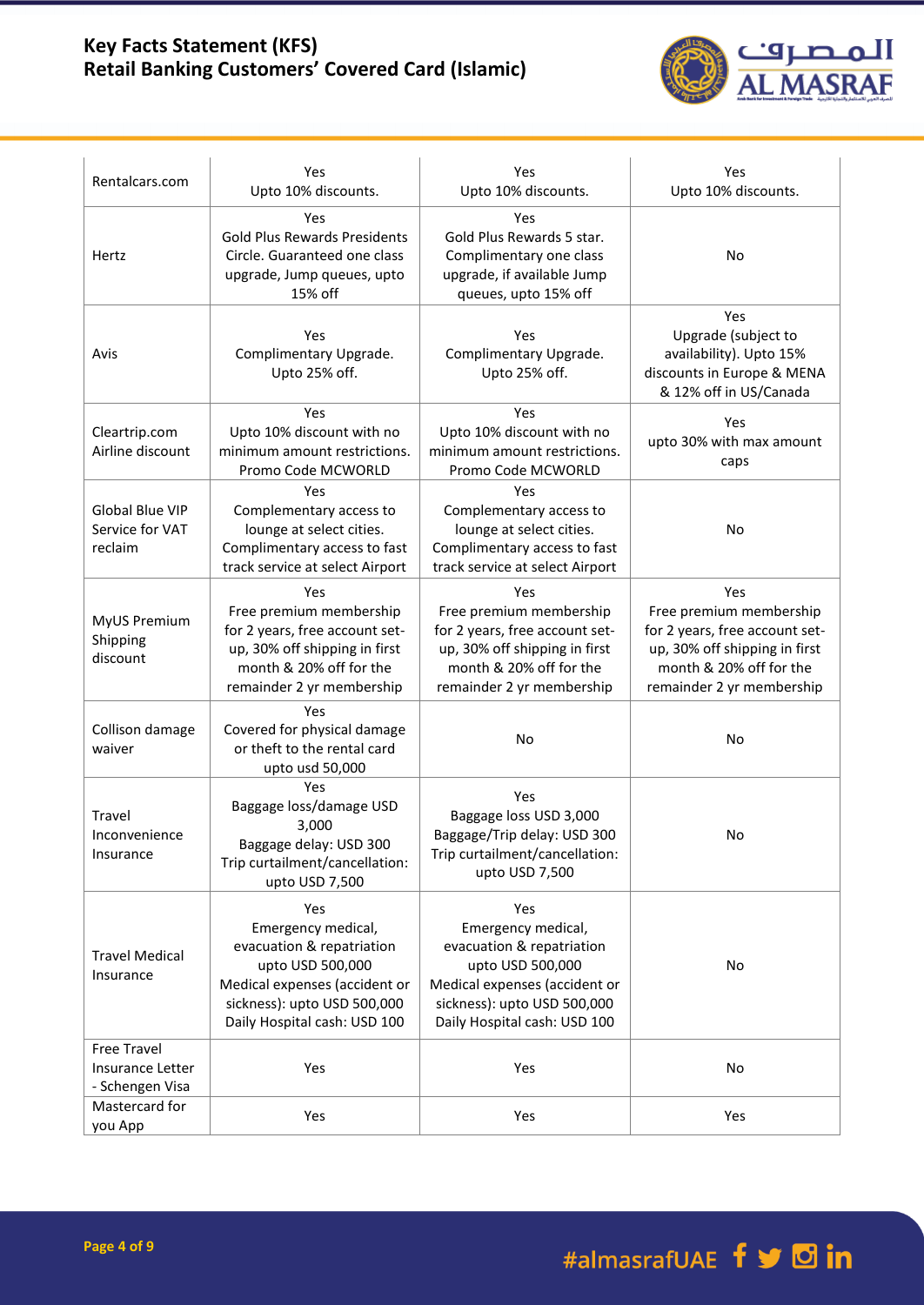## **Key Facts Statement (KFS) Retail Banking Customers' Covered Card (Islamic)**



| Purchase<br>Protection | No | No | Yes<br>Coverage (theft or accidental<br>damage) of USD 2,000 per<br>claim, max cap of usd 5,000<br>over 12 month period. |
|------------------------|----|----|--------------------------------------------------------------------------------------------------------------------------|
|------------------------|----|----|--------------------------------------------------------------------------------------------------------------------------|

\*Select MCCs include: Government Services, DEWA, SEWA, ADWEA, Salik, Etisalat, Du, Charities, Grocery and Supermarkets, Utilities and Bill Payments, Schools, Education, Transits, Transport, Telecommunication, Real Estate, Fuel/Petrol/Gas stations, Health & Beauty, Motion Pictures & Theatres, Computer Services, Automobiles & Vehicles and Insurance Services and all spends in Euro and Europe

**Fees**

- Al Masraf publishes it Retail Banking Schedule of Charges in line with it's commitment to a transparent Customer relationship. *(Click here to refer to Retail Banking Schedule of Charges)*
- Cardholders are strongly encouraged to write to us on [Info@almasraf.ae](mailto:Info@almasraf.ae) in case of need for more clarity on any fees charged to the account.

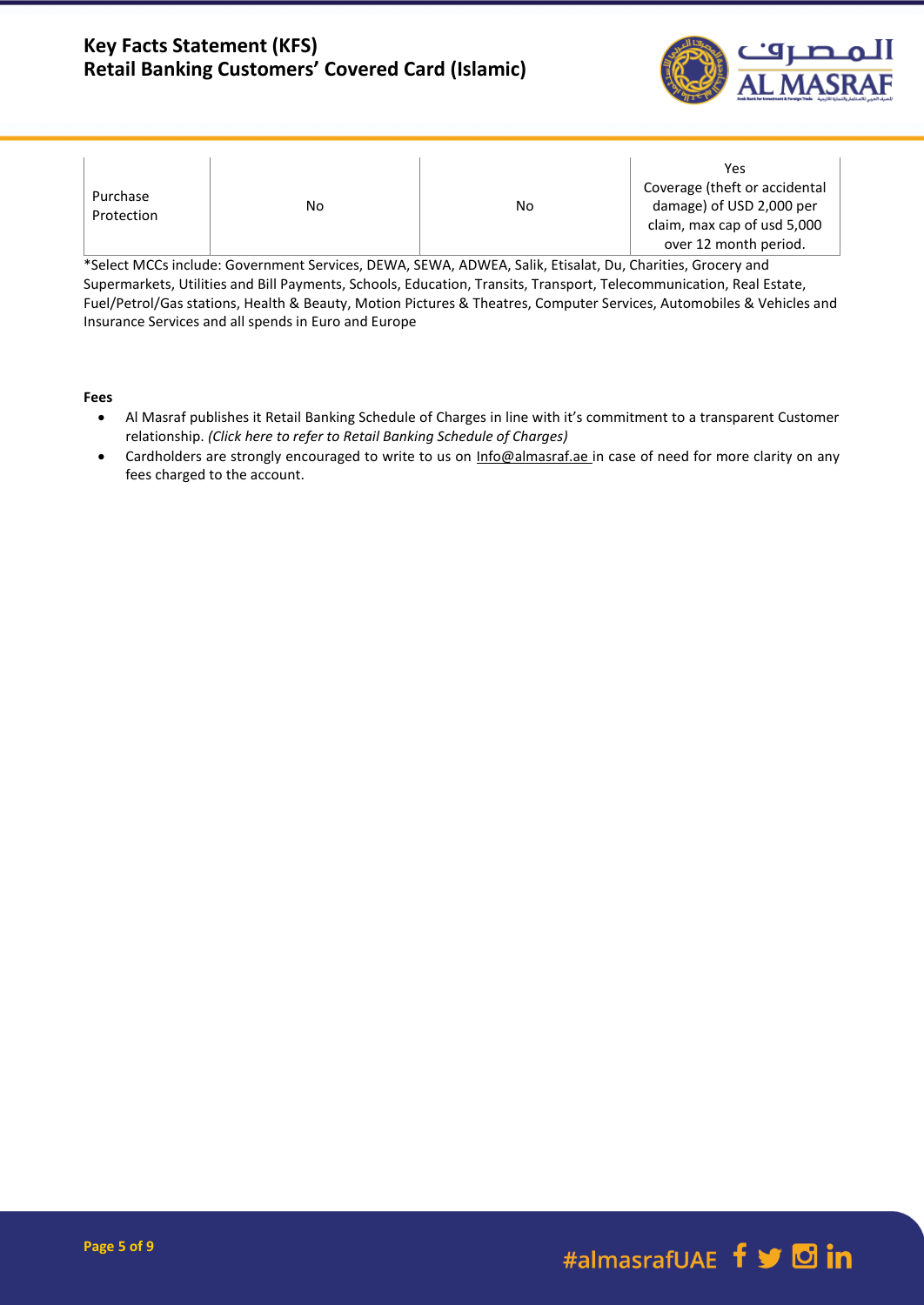

#### **Cooling-off period**

Al Masraf- Islamic Banking Services grants the customer the right to a cooling-off period of complete5 Business Days to revoke the signed agreement without incurring any penalty or charges. The customer also has the right to waive the Central Bank's required cooling-off period of complete 5 Business Days by signing a written waiver form provided by the Bank.

#### **Additional notes and Frequently Asked Questions**

## **1. Issuance of Covered Card**

Please note that Bank issues covered cards subject to meeting AECB, CB UAE guidelines and banks internal covered, risk and compliance policies.

#### **2. Activation and PIN generation**

Cardholder should activate their card and choose their own PIN via our IVR by calling 600529999 to use their card

#### **3. Contactless transactions (pin less)**

Cardholder can do a maximum of 3 without pin contactless transactions per day of AED 500 each. Post that they can do contactless transaction with Pin. Customer is responsible and liable for all the transactions

#### **4. Card Block in case of Fraud**

Cardholder can call the contact center at 600529999 to report any fraudulent transaction and block their card. Cardholder can submit a dispute form with the details to claim the amount back. A replacement card will be issued to the cardholder.

#### **5. Reporting lost and stolen cards**

Cardholder should call the contact center at 600529999 immediately to report lost/stolen card and the bank will block the card. A new replacement card will be sent and fees as per schedule of charges will apply Warning: Customer is liable to pay for any transactions done upto the time of reporting and lost / stolen card.

#### **6. Annual Fees**

Will be charged once a year, every year, irrespective of usage / status.

#### **7. Overlimit**

Transaction authorization cannot exceed its covered card limit. However, in case the customer has utilized 100% of the limits, fees and charges will be additional. No overlimit fee will be charged for Islamic covered card

#### **8. Card under lien**

In case customer opts for covered card against fixed deposit, a lien (FD collateral) of 120% will be kept. This would cover all transactions and fees. In case of default of payment, bank reserves the right to break the FD and settle the card outstanding & fees as per schedule of charges. The customer is liable to pay for any remaining outstanding post such closure.

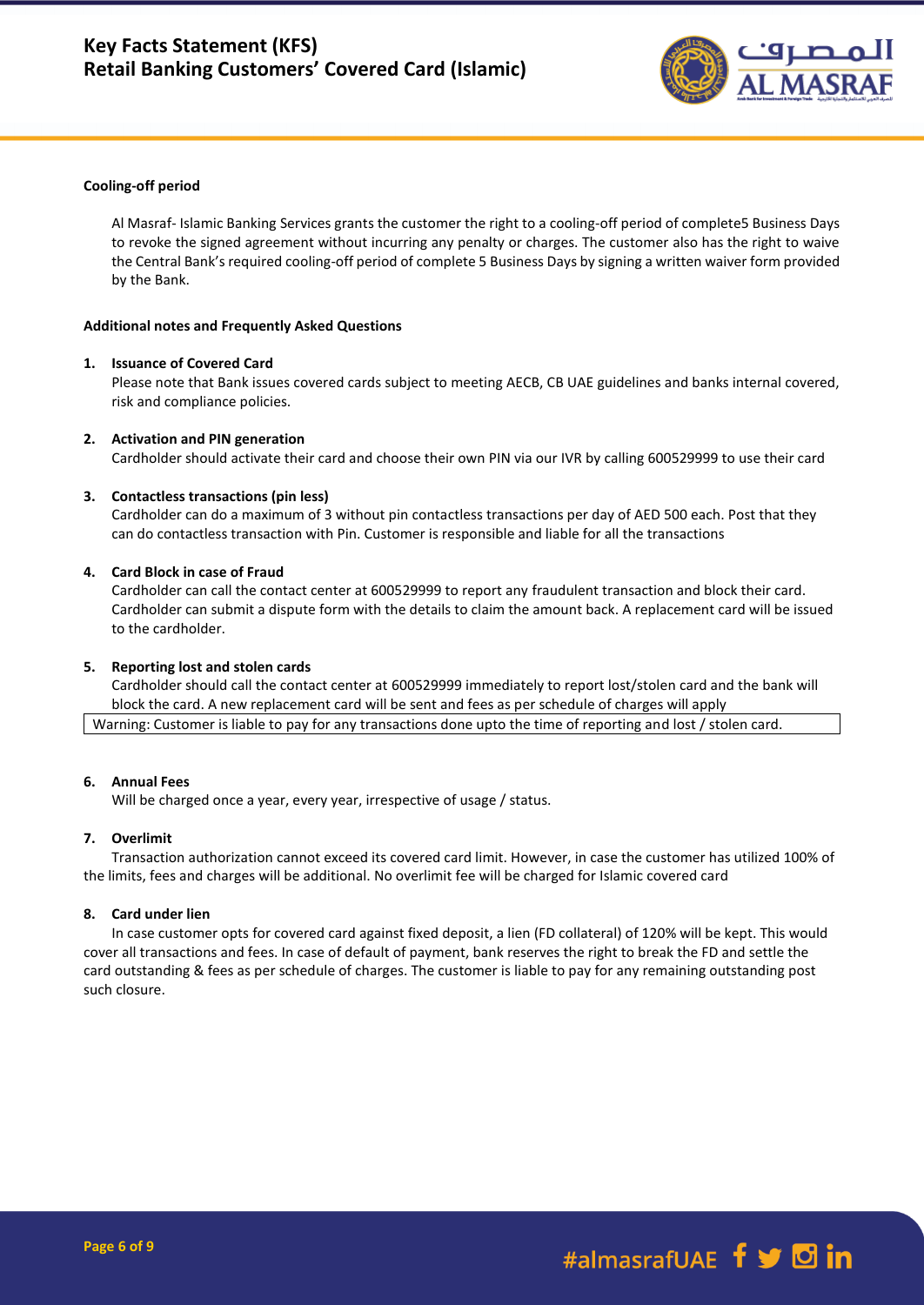

## **9. Profit (Murabaha) Calculation rates on covered card balances**

All purchase transactions are free of profit from the transaction date of each transaction until the statement date and subsequently to the payment due date for that billing cycle.

If there is any outstanding balance of unpaid transactions following the payment due date, then profit will be charged on the daily closing balance from the date of each transaction. This will appear in the next statement. Profit rate as per schedule of fees

Profit on cash withdrawal is not charged in the month of taking. If not settled 100% then subsequently, it will form part of outstanding. Profit rate & fees as per schedule of fees

## **Murabaha Computation**

- Two transactions are posted on the statement.
	- *Murabaha Finance Payment Due (Debit)*: Unearned Profit charged to customer on monthly basis.
	- *Special Deposit Account Profit and Bonus(Credit)*: Profit paid to customer on monthly basis
	- Murabaha profit is calculated based on credit limit and Profit rate.
- Following are the calculations for 'Murabaha Finance Payment Due' and 'Special deposit Account Profit and Bonus'.

| <b>Profit Components</b>                                          | <b>Profit</b><br><b>Type</b> | <b>Profit Calculation</b>                                                                 | <b>Charged/Paid to card</b><br>holder |
|-------------------------------------------------------------------|------------------------------|-------------------------------------------------------------------------------------------|---------------------------------------|
| <b>Murabaha Finance</b><br><b>Payment Due (MFPD)</b>              | <b>Debit</b>                 | Credit limit * Applicable profit rate<br>per day * number of days in the<br>current cycle | Charged to card holder                |
| <b>Special deposit Account</b><br><b>Profit and Bonus (SDAPB)</b> | Credit                       | Murabaha Finance Payment Due -<br>Profit Retained (Cash + Retail)                         | Paid to card holder                   |

## **Example:**

Assumption is covered card limit is AED 10,000. Profit rate is 3% per month (36% annual). Transaction amount of 2,000 and min paid of AED 100.

Net profit from previous month :

Total Deferred profit of last month=2,000\*0.1%\*29days =58.00 Plus Profit on balance outstanding of last month = (2,000\*0.1%\*1day)+(1900\*0.1%\*30days)=59.00. Thus, Net profit charged = 58.00+59.00=117.00 MFPD = 10,000\*0.1%\*30 days = AED 300 (debit) SDAPB = 300-117= 183 (credit)

Warning: In case the customer pays the minimum due, profit will apply from the date of the retail transaction

## **10. Payment Plans – Balance Transfer & Easy Cash**

Cardholder can opt for convenient payment plans which will allow them to pay a small monthly installment over an agreed period. Easy Payment plan are not available for Islamic covered cards

Warning: Profit rates applies on payment plans. Please note once the plan is taken, cardholder has to pay the profit portion fully even in case of early settlement.

## **11. Transactions**

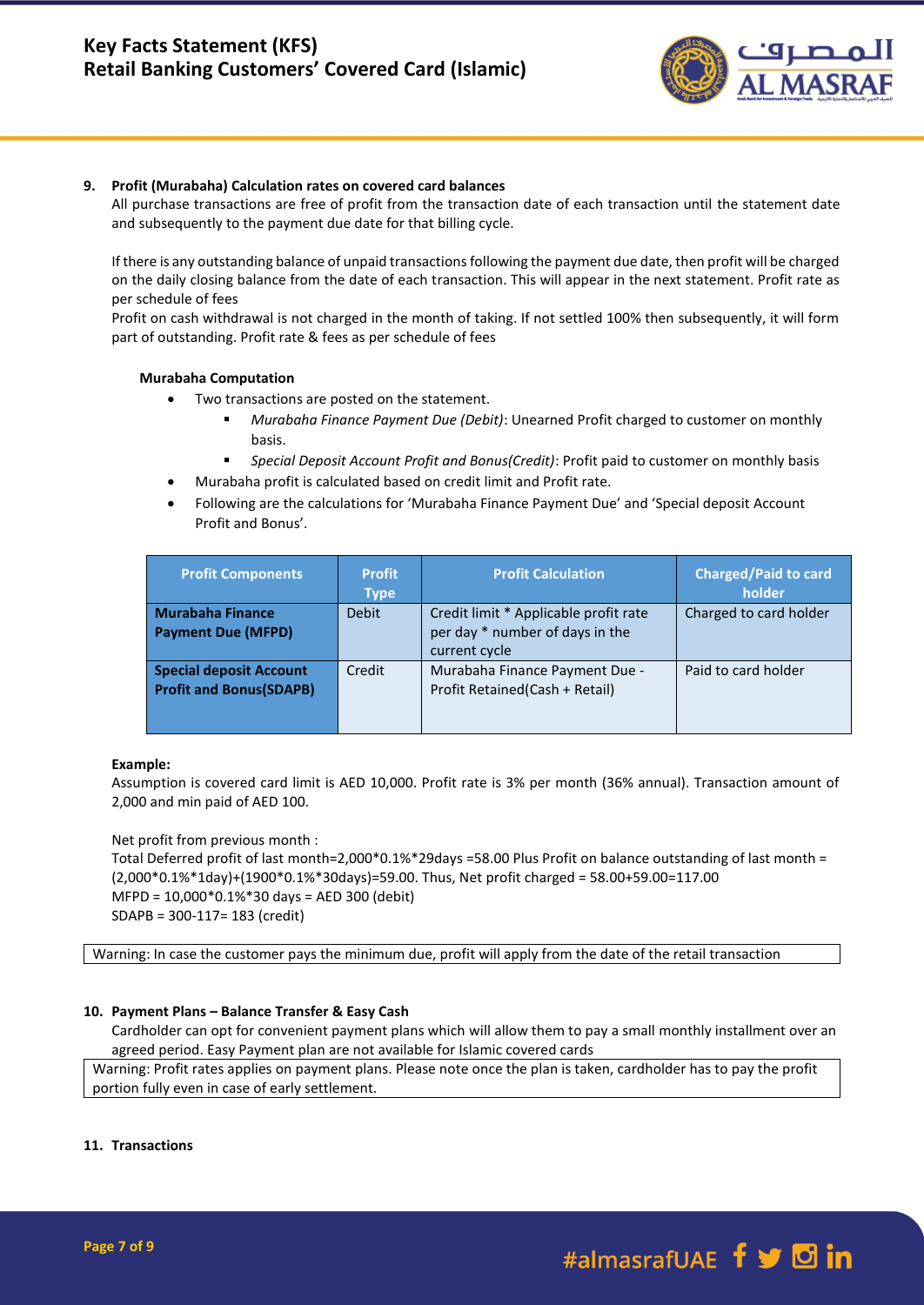

All transactions will be billed in Dirhams (AED). Any transactions made outside of the U.A.E. will be treated as an international payment and may incur a foreign currency conversion fee. *(Click here to refer to Retail Banking Schedule of Charges)*

## **12. Dispute and reimbursement (charge back)**

In the event of unauthorized transactions, cardholder must contact the bank contact center immediately and submit a dispute form for reimbursement of such transaction amounts. Cardholder must submit the dispute form to the bank within 42 days from transaction date. If proven unauthorized & not disputed by merchant with proof, it will be credited back to the cardholder's card within 90 days

## **13. Loyalty Points**

Cardholder will get Al Masraf loyalty points when they spend on their cards. Loyalty points are earned on retail point of sale transactions only. No points are awarded on cash spends, ATM cash withdrawals, fees and payment plans (like balance transfer, easy cash and easy installment plans). The points earned differ from each card type and are clarified above in the benefits. Please note that certain merchant categories (MCCs) will earn lower points, as clarified above in the benefits. Cardholder can redeem the loyalty points for cash back or other items. Cardholder must log into the Al Masraf loyalty portal and choose the redemption options. The redemption offers may change as per the partner offers and the partner terms and conditions apply.

## **14. Loyalty Points expiry**

The Al Masraf loyalty points will expire post 3 years if not redeemed. Example, points earned on 2n Jan 2021 will expire as of end of Jan (31 Jan) of 2024.

## **15. eStatements**

eStatements will be sent to the cardholders registered email ID once every month free of costs. Any additional statement request will be charged *(Click here to refer to Retail Banking Schedule of Charges)*

## **16. Alerts**

Account-holder is requested to provide Bank with an updated UAE registered mobile number in order to receive SMS text alerts for card account transactions. *(Click here to refer to Key Facts Statement for SMS, Online and Mobile Banking for more details)*

## **17. Card closure**

Customer can request to close this card by submitting the request via below channels.

- Call Centre 600 52 9999
- **Branches**
- Email communication received from card account-holders email address registered with us

Please note that cardholder is expected to settle all their outstanding dues for the request to be processed. The card will be placed on a temporary block and will be fully closed after 45 days from the date of request. Cardholder is expected to settle any outstanding debit/credit to the card account that maybe received during this period. Please also note that Bank will automatically close all supplementary cards associated with the primary card account.

Warning: Please note if any credit is received by the bank post the 45 days closure, the same will stand forfeited by the cardholder with no liability from the bank. Please note any and all Al Masraf points balance will be forfeit upon closure request from customer.

## **18. Delivery of Covered Card**

Card will be delivered by courier and they will communicate with the cardholder delivery. A card that remains uncollected for a period of 30 days will be cancelled by the Bank at no cost to the card holder.

## **19. KYC and Other information update**

Card account holders are responsible for informing the Bank about all material changes to their profile, contact as well as employment details. Such updates have to be supported with relevant documents such as Emirates ID, Passport(s), FATCA and CRS.